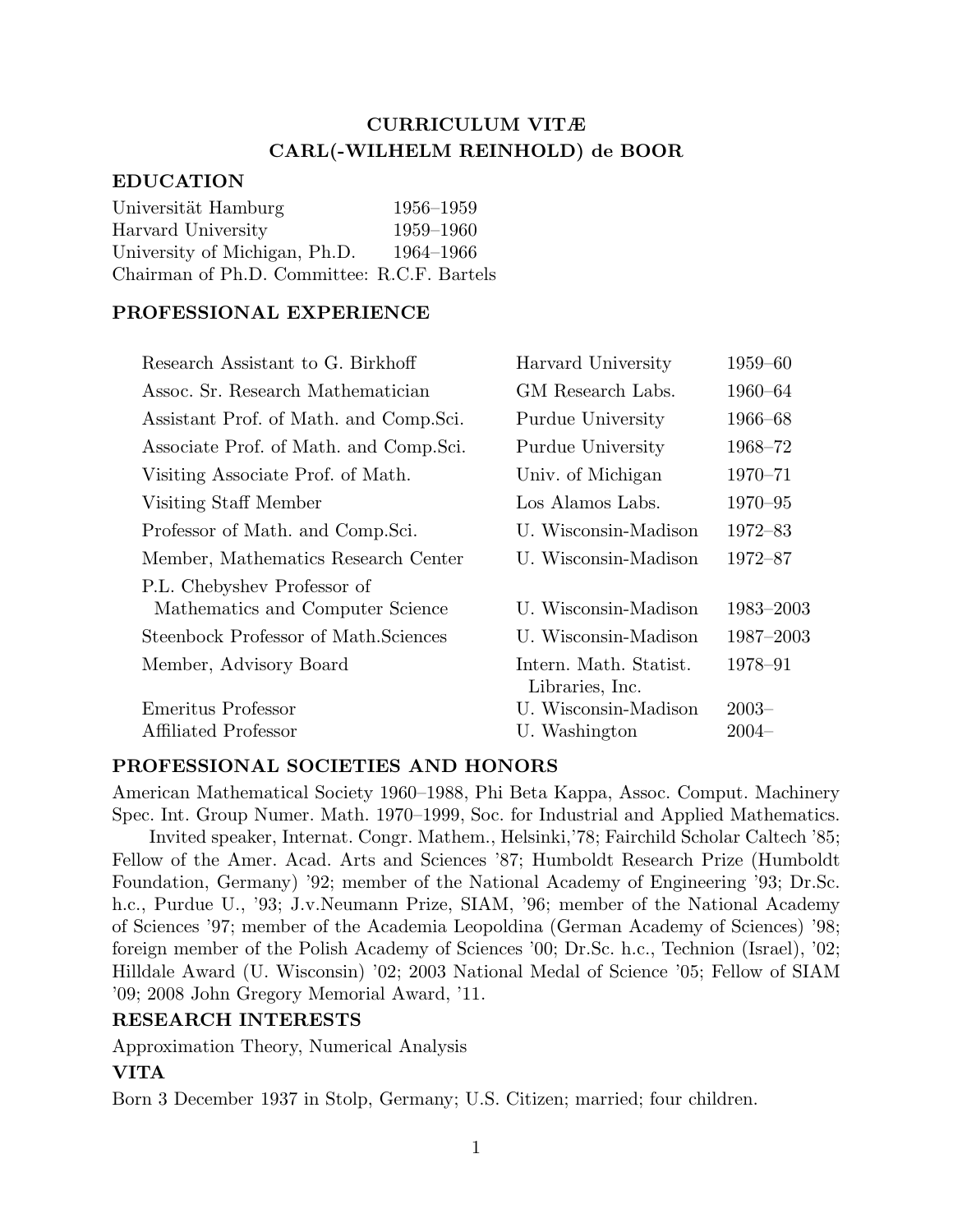## SELECTED INVITED ADDRESSES

SIAM-SIGNUM Fall Meeting, Austin TX, October 1972. Conference on the Numerical Solution of Differential Equations, Dundee, Scotland, July 1973. 2nd Symposium on Approximation Theory, Austin TX, January 18–21, 1976. 745th Meeting of the American Mathematical Society, Evanston IL, April 15–16, 1977. International Congress of Mathematicians, Helsinki, August 15–23, 1978. Rutishauser Symposium, Eidgen.Techn.Hochschule, Zürich, Switzerland, October 15–17, 1980. 1981 Applied Math. Conference, Applied Math. Div. of Australian Math. Soc., Victor Harbor, S.A., February 8–12, 1981. Gatlinburg VIII, Oxford, England, July 6–10, 1981. G.E. Whitney Symposium on Numerical methods for modeling phenomena, General Electric, September 29–October 2, 1981. May 9–11, 1983. Scotland, June 28–July 1, 1983. Sino-American Workshop on Approximation Theory, Hangzhou, PRC, May 13–17, 1985. Distinguished Lecture Series, C.S., Purdue U., Apr.4, 1988. US-USSR Approximation Theory Conference, Tampa FL, March 19–24, 1990. Mathematiker-Kongress der DDR 1990, Dresden, East Germany, September 10–14, 1990. 7th Texas Intern. Symp. on Approx. Theory, Austin TX 3–7 Jan 1992. Schwäbisches Mathematik-Kolloquium, 28 June 1993. Samuel D. Conte Distinguished Lecture Series, CS Department, Purdue U., 5 April 1994. SIAM-SEAS conference, Charleston SC, 24–25 March 1995. J. von Neumann Lecture, SIAM annual meeting, 22–26 July 1996. Conference on Numerical Mathematics (celebrating the 60th Birthday of M.J.D. Powell), 27–30 Jul 1996. ILAS-LAA lecture, ILAS annual meeting, May 1998. International Symposium on Computational Sciences (celebrating the contributions of John R. Rice), Purdue U., 21-22 May 1999. Centre of Mathematics for Applications, Oslo, Norway, 1-2 September 2003. 11th Texas Intern.Symp. on Approx.Theory, Gatlinburg TN 18–22 May 2004. 6th Internat. Conf. Mathem. Methods Curves and Surfaces, Tromsø, Norway, 1–6 July 2004. Wavelet Theory and Applications: New Directions and Challenges, 10–14 August 2004, Singapore. Approximation Theory and Probability (honoring Zbigniew Ciesielski's 70th), Będlewo, Poland, 20–24 September 2004. MAIA 2004, Hohenheim, Germany, 13–17 October 2004. Extremal Problems and Approximation (honoring V.M. Tikhomirov's 70th), Moscow, Russia, 16–18 December 2004. International Conference on Applicable Harmonic Analysis, Hangzhou, China, 23–27 May 2005. Constructive Theory of Functions - 2005, Varna, Bulgaria, 1–7 June 2005. MAIA 2007, Alesund (Norway), 22-26aug07. FoCM 2008, City U., Hongkong, Workshop on Approximation Theory, 20-22jun08. ICASC08: Approximation in Scientific Computing Institute of Software, Chinese Academy of Science, Beijing 27-31oct08. Australia New Zealand Mathematics Convention, Christchurch NZ, 8-12dec08. SAGA School, Vilnius, Lithuania, 27-30sep11. Topics in Modern Approximation Theory, Ein Gedi, Israel, 4-7jan12. City U., Hongkong, Internat. Conf. on Approximation Theory and Applications, 20-24may13.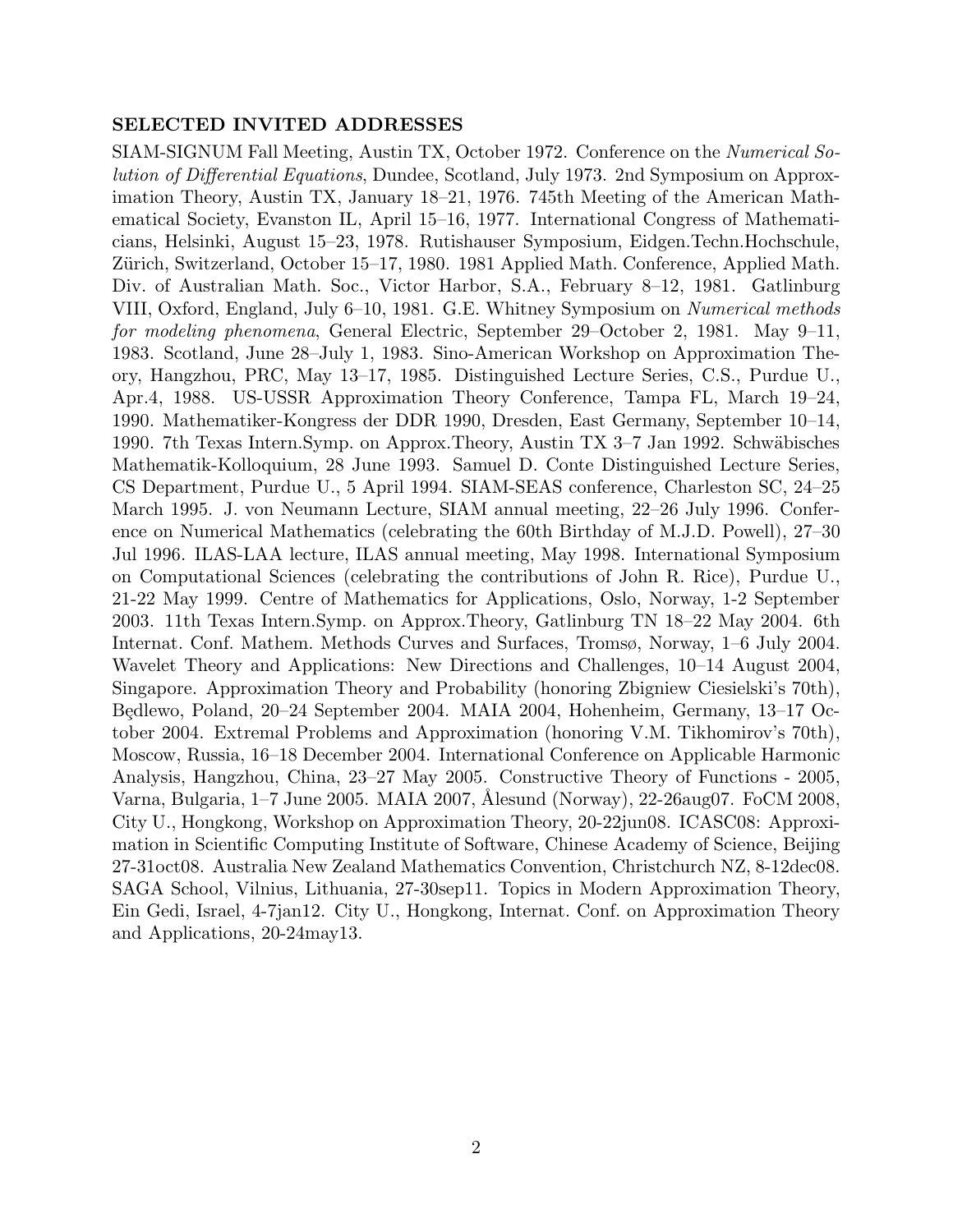#### Publications

- 1 (C. de Boor) Bicubic spline interpolation, J. Math. and Phys. 41(3) (1962), 212–218.
- 2 (C. de Boor and J. R. Rice) Chebyshev approximation by  $a \prod (x r_i)/(x + s_i)$  and application to ADI iteration,  $J. SIAM$  11 (1963), 159-169.
- 3 (C. de Boor) Best approximation properties of spline functions of odd degree, Indiana Univ. Math. J. (formally J. Math. Mech.) **12** (1963), 747–750.
- 4 (G. Birkhoff and C. de Boor) Error bounds for spline interpolation, Indiana Univ. Math. J. (formally J. Math. Mech.) 13 (1964), 827–835.
- 5 (C. de Boor and J. R. Rice) Tensor products and commutative matrices, J. SIAM 12 (1964), 892–896.
- 6 (G. Birkhoff and C. R. de Boor) Piecewise polynomial interpolation and approximation, in "Approximation of Functions", (H. L. Garabedian, ed), Elsevier, 1965, 164–190.
- 7 (C. de Boor and R. E. Lynch) On splines and their minimum properties, Indiana Univ. Math. J. (formally J. Math. Mech.) **15** (1966), 953–969.
- 8 (G. Birkhoff, C. de Boor, B. Swartz, and B. Wendroff) Rayleigh-Ritz approximation by piecewise cubic polynomials, SIAM J. Numer. Anal. 3 (1966), 188–203.
- 9 (C. de Boor) The method of projections as applied to the numerical solution of two point boundary value problems using cubic splines, dissertation, Univ. Michigan, 1966.
- 10 (C. de Boor) On local spline approximation by moments, Indiana Univ. Math. J. (formally J. Math. Mech.) 17 (1968), 729–735.
- 11a (C. de Boor and J. R. Rice) "Least squares cubic spline approximation I. Fixed knots", Comp.Sci.Dpt. TR 20, Purdue University, 1968.
- 11b (C. de Boor and J. R. Rice) "Least squares cubic spline approximation II. Variable knots", Comp.Sci.Dpt. TR 21, Purdue University, 1968.
- 12 (C. de Boor) On uniform approximation by splines, J. Approx. Theory 1 (1968), 219–235.
- 13 (C. de Boor) On the convergence of odd-degree spline interpolation, J. Approx. Theory 1 (1968), 452–463.
- 14 (C. de Boor) On the approximation by  $\gamma$ -polynomials, in "Approximation with Special Emphasis on Spline Functions", (I. J. Schoenberg, ed), Academic Press, 1969, 157– 183.
- 15 (C. de Boor) On writing an automatic integration algorithm, in "Mathematical Software", (J. R. Rice, ed), Academic Press, 1971, 201–209.
- 16 (C. de Boor) CADRE: An algorithm for numerical quadrature, in "Mathematical Software", (J. R. Rice, ed), Academic Press, 1971, 417–449.
- 17 (C. de Boor and G. J. Fix) Spline approximation by quasiinterpolants, J. Approx. Theory 8 (1973), 19–45.
- 18 (C. de Boor) On calculating with B-splines, J. Approx. Theory 6 (1972), 50–62.
- 18a (C. de Boor) "Subroutine package for calculating with B-splines", Techn.Rep. LA-4728-MS, Los Alamos Sci.Lab, Los Alamos NM, 1971. Published as "Package for calculating with B-splines", SIAM J. Numer. Anal., 14, 1977, 441–472.
- 19 (C. de Boor and S. Conte) Elementary numerical analysis. An algorithmic approach, 2nd edition,  $x + 396p$ , MacGraw-Hill, 1972.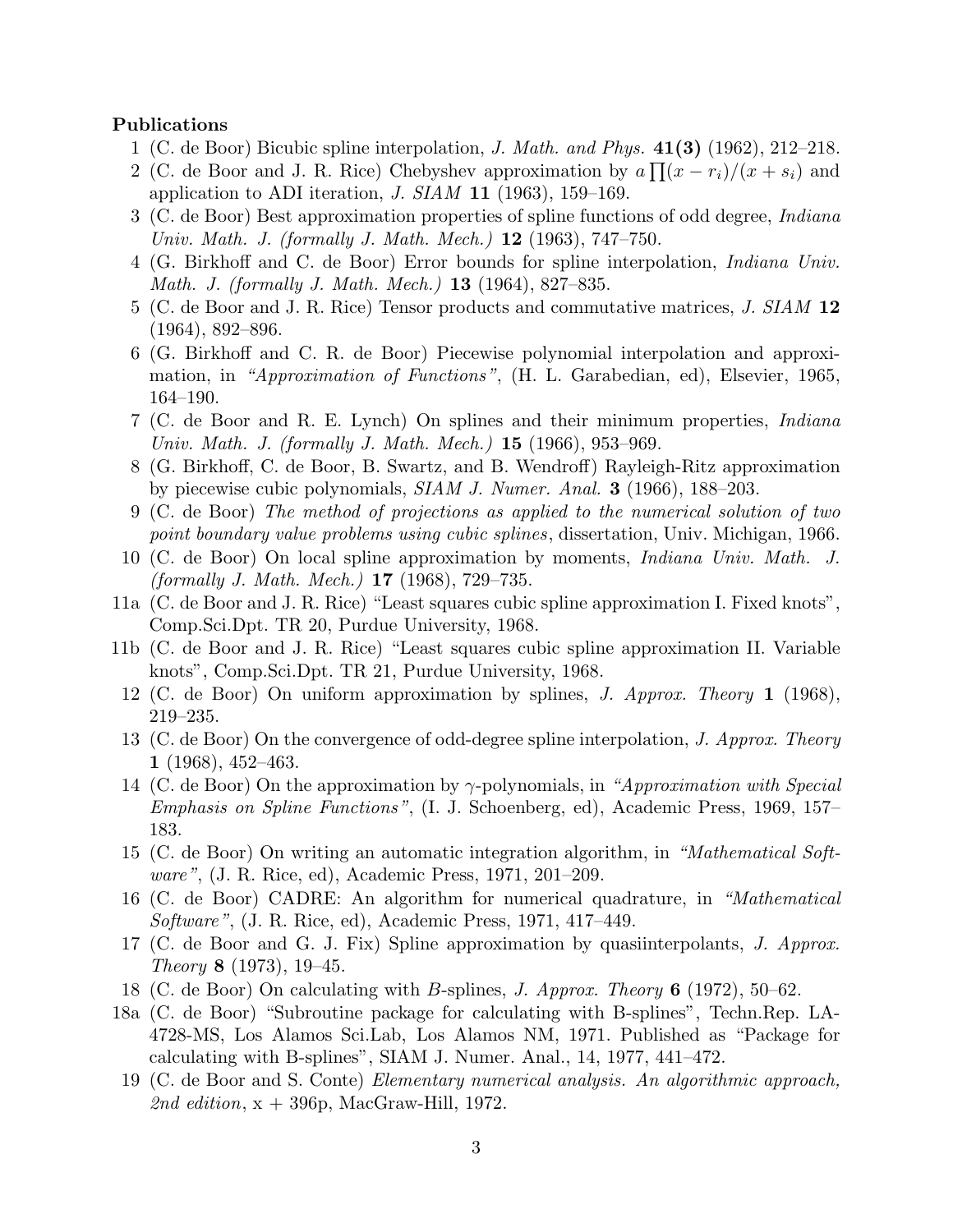- 20 (C. de Boor and B. Swartz) Collocation at Gaussian points, SIAM J. Numer. Anal.  $10(4)$  (1973), 582–606.
- 21 (C. de Boor) Good approximation by splines with variable knots, in "Spline Functions and Approximation Theory, ISNM  $21$ ", (A. Meir and A. Sharma, eds), Birkhäuser Verlag, 1973, 57–72.
- 22 (C. de Boor) Appendix to 'Splines and histograms' by I. J. Schoenberg, in "Spline Functions and Approximation Theory, ISNM 21 ", (A. Meir and A. Sharma, eds), Birkhäuser Verlag, 1973, 329–358.
- 23 (C. de Boor and I. J. Schoenberg) Unique prime factorization and lattice points, Math. Mag. 46 (1973), 198–203.
- 24 (C. de Boor) The quasi-interpolant as a tool in elementary polynomial spline theory, in "Approximation Theory",  $(G. G.$  Lorentz et al., eds), Academic Press, 1973, 269–276.
- 25 (C. de Boor) Package for calculating with B-splines, SIAM J. Numer. Anal. 14 (1977), 441–472.
- 26 (C. de Boor and J. W. Daniel) Splines with nonnegative  $B$ -spline coefficients, *Math. Comp.* **28(126)** (1974), 565–568.
- 27 (C. de Boor) Bounding the error in spline interpolation, *SIAM Review* 16 (1974), 531–544.
- 28 (C. de Boor) Good approximation by splines with variable knots. II, in "Numerical Solution of Differential Equations", (G. A. Watson, ed), Springer, 1974, 12–20.
- 29 (C. de Boor) On bounding spline interpolation, *J. Approx. Theory*  $14(3)$  (1975), 191–203.
- 30 (C. de Boor) Total positivity of the spline collocation matrix, Indiana Univ. Math. J.  $25(6)$  (1976), 541–551. perfectsplines
- 31 (C. de Boor) A remark concerning perfect splines, Bull. Amer. Math. Soc. 80(4) (1974), 724–727.
- 32 (C. de Boor) On cubic spline functions that vanish at all knots, Advances in Math. **20** (1976), 1–17.
- 33 (C. de Boor) How small can one make the derivatives of an interpolating function?, J. Approx. Theory 13 (1975), 105–116.
- 34 (C. de Boor) On 'best' interpolation, J. Approx. Theory 16 (1976), 28–42.
- 35 (C. de Boor) Polynomial spline functions and extensions, xxx, 19xx.
- 36 (C. de Boor) A smooth and local interpolant with 'small' k-th derivative, in "Numerical Solutions of Boundary Value Problems for Ordinary Differential Equations", (A. Aziz, ed), Academic Press, 1975, 177–197.
- 37 (C. de Boor) Quadratic spline interpolation and the sharpness of Lebesgue's inequality, J. Approx. Theory 17 (1976), 348–358.
- 38 (C. de Boor) On the cardinal spline interpolant to  $e^{iut}$ , SIAM J. Math. Anal. 7 (1976), 930–941.
- 39 (C. de Boor and I. J. Schoenberg) Cardinal interpolation and spline functions VIII: The Budan-Fourier theorem for splines and applications, in "Spline Functions, Karlsruhe 1975", (K. Böhmer, G. Meinardus, and W. Schempp, eds), Lecture Notes in Math. 501, Springer, 1976, 1–77.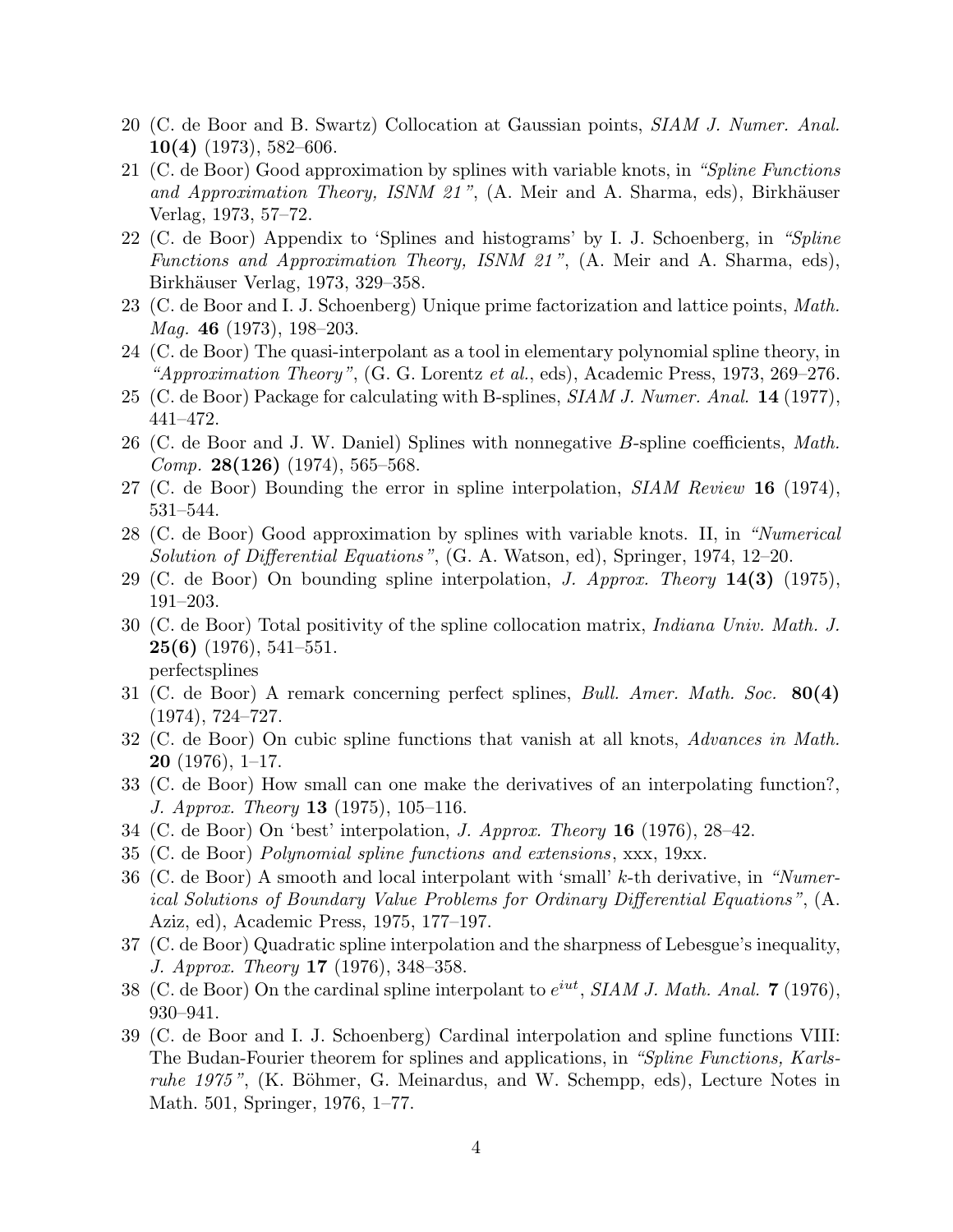- 40 (C. de Boor, T. Lyche, and L. L. Schumaker) On calculating with B-splines II. Integration, in "Numerische Methoden der Approximationstheorie Vol. 3, ISNM 30 ", (L. Collatz, G. Meinardus, and H. Werner, eds), Birkhäuser Verlag, 1976, 123–146.
- 41 (C. de Boor) A bound on the  $L_{\infty}$ -norm of  $L_2$ -approximation by splines in terms of a global mesh ratio, *Math. Comp.* **30(136)** (1976), 765–771.
- 42 (C. de Boor) On local linear functionals which vanish at all B-splines but one, in "Theory of Approximation with Applications", (A. G. Law and N. B. Sahney, eds), Academic Press, 1976, 120–145.
- 43 (C. de Boor and A. Pinkus) Backward error analysis for totally positive linear systems, Numer. Math. 27 (1977), 485–490.
- 44 (C. de Boor and B. Swartz) Comments on the comparison of global methods for linear two-point boundary value problems, *Math. Comp.* **31(140)** (1977), 916–921.
- 45 (C. de Boor) Splines as linear combinations of B–splines. A survey, in "Approximation Theory, II ", (G. G. Lorentz, C. K. Chui, and L. L. Schumaker, eds), Academic Press, 1976, 1–47.
- 46 (C. de Boor and B. Swartz) Piecewise monotone interpolation, J. Approx. Theory **21(4)** (1977), 411–416.
- 47 (C. de Boor and Richard Weiss) SOLVEBLOK : A package for solving almost block diagonal linear systems, ACM Trans. Math. Software  $6$  (1980), 80–87.
- 48 (C. de Boor) Odd-degree spline interpolation at a biinfinite knot sequence, in "Quantitative Approximation", (R. Schaback and K. Scherer, eds), Lecture Notes 556, Springer, 1976, 30–53.
- 49 (C. de Boor) Computational aspects of optimal recovery, in "Optimal Estimation in Approximation Theory", (C. Micchelli and T. Rivlin, eds), Plenum, 1977, 69–91.
- 50 (C. de Boor and G. H. Golub) The numerically stable reconstruction of a Jacobi matrix from spectral data, *Linear Algebra Appl.* **21** (1978), 245–260. (reprinted in (Milestones in Matrix Computations, The selected works of Gene H. Golub, with commentaries), Raymond H. Chan, Chen Greif and Dianne O'Leary (eds), Oxford University Press (Oxford, England), 2007)
- 51 (C. de Boor and A. Pinkus) Proof of the conjectures of Bernstein and Erdös concerning the optimal nodes for polynomial interpolation, J. Approx. Theory 24 (1978), 289–303.
- 52 (C. de Boor and J. R. Rice) An adaptive algorithm for multivariate approximation giving optimal convergence rates,  $J.$  Approx. Theory  $25$  (1979), 337-359.
- 53 (C. de Boor) Efficient computer manipulation of tensor products, ACM Trans. Math. Software 5 (1979), 173–182.Corrigenda: 525;
- 54 (C. de Boor) A comment on 'Numerical comparisons of algorithms for polynomial and rational multivariate approximations', SIAM J. Numer. Anal. 15 (1978), 1208-1211.
- 55 (C. de Boor) The approximation of functions and linear functionals: Best vs. good approximation, in "Proceedings of Symposia in Applied Mathematics  $22$ ", (G. H. Golub and J. Oliger, eds), AMS, 1978, 53–70.
- 56 (C. de Boor and B. Swartz) Collocation approximation to eigenvalues of an ordinary differential equation: The principle of the thing, *Math. Comp.* **35** (1980(151)), 679– 694.
- 57 (C. de Boor) A Practical Guide to Splines, xvii + 392p, Springer-Verlag, 1978.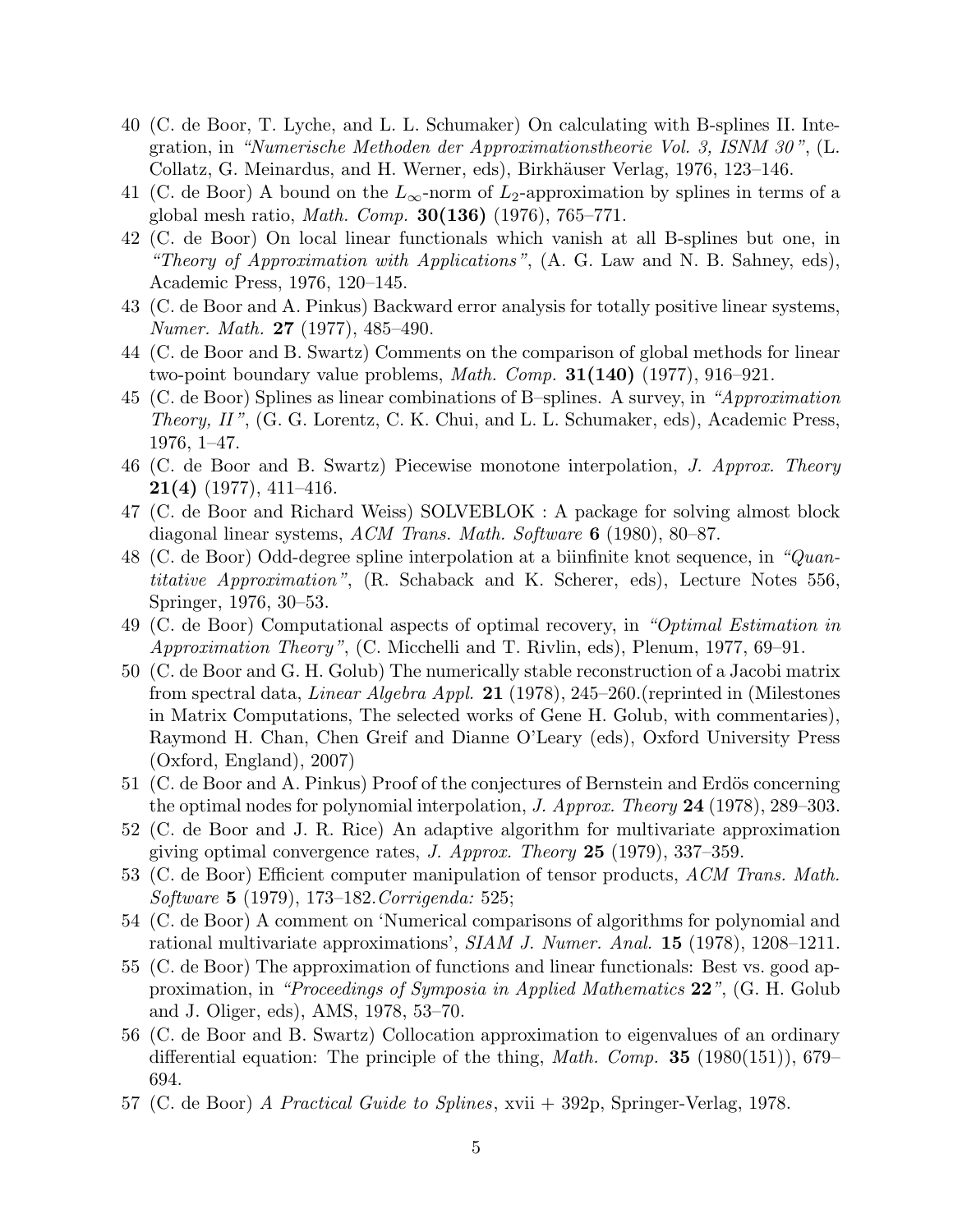- 58 (C. de Boor) Polynomial interpolation, in "Proceedings International Congress of Mathematicians, Helsinki 1978 ", (xxx, eds), xxx, 1980, 917–922.
- 59 (C. de Boor and Richard Weiss) Algorithm 546 SOLVEBLOK [F4], ACM Trans. Math. Software 6 (1980), 88–91.
- 60 (C. de Boor, R. DeVore, and K. Höllig) Mixed norm n-widths, *Proc. Amer. Math.* Soc. 80(4) (1980), 577–583.
- 61 (C. de Boor and J. B. Rosser) Pocket calculator supplement to calculus,  $vi + 291p$ , Addison-Wesley, 1979.
- 62 (C. de Boor) How does Agee's smoothing method work?, in "Proceedings of the 1979 Army Numerical Analysis and Computers Conference", (xxx, ed), ARO Rept. 79-3, Army Research Office, 1979, 299–302.
- 63 (C. de Boor and S. Conte) Elementary numerical analysis, 3rd edition, xii + 428p, McGraw-Hill, 1980.
- 64 (C. de Boor) FFT as nested multiplication, with a twist, SIAM J. Sci. Statist. Comput. 1 (1980), 173–178.
- 65 (C. de Boor) Convergence of abstract splines, J. Approx. Theory 31 (1981), 80–89.
- 66 (C. de Boor) On a max-norm bound for the least-squares spline approximant, in "Approximation and Function Spaces", (C. Ciesielski, ed), North Holland, 1981, 163– 175.
- 67 (C. de Boor) What is the main diagonal of a biinfinite band matrix?, in "*Quantitative* Approximation", (R. DeVore and K. Scherer, eds), Academic Press, 1980, 11–23.
- 67a (C. de Boor) The numerical calculation of spline approximations on a biinfinite knot sequence, in "Approximation Theory and Applications", (Z. Ziegler, ed), Academic Press, 1981, 13–22.
- 68 (C. de Boor and B. Swartz) Collocation approximation to eigenvalues of an ordinary differential equation: Numerical illustrations, *Math. Comp.* **36(153)** (1981), 1–19.
- 69 (C. de Boor) Dichotomies for band matrices, SIAM J. Numer. Anal. 17 (1980), 894–907.
- 70 (C. de Boor and B. Swartz) Local piecewise polynomial projection methods for an O.D.E. which give high-order convergence at knots, *Math. Comp.* **36(153)** (1981), 21–33.
- 71 (C. de Boor) The inverse of a totally positive bi-infinite band matrix, Trans. Amer. *Math. Soc.* 274(1)  $(1982)$ , 45–58.
- 72 (C. de Boor and J. R. Rice) Extremal polynomials with application to Richardson iteration for indefinite linear systems, SIAM J. Sci. Statist. Comput. 3 (1982), 47–57.
- 73 (C. de Boor and A. Pinkus) The approximation of a totally positive band matrix by a strictly totally positive one, Linear Algebra Appl. 42 (1982), 81–98.
- 73a (C. de Boor and A. Pinkus) "A factorization of totally positive band matrices", MRC Tech. Summ. Rpt. 2163, 1981.
- 74 (C. de Boor, S. Friedland, and A. Pinkus) Inverses of infinite sign regular matrices, Trans. Amer. Math. Soc. 274(1) (1982), 59-68.
- 75 (C. de Boor) "Smooth and rough interpolation", Res.Rep. 81-03, Seminar für Angew. Math., ETH, Zürich, 1981.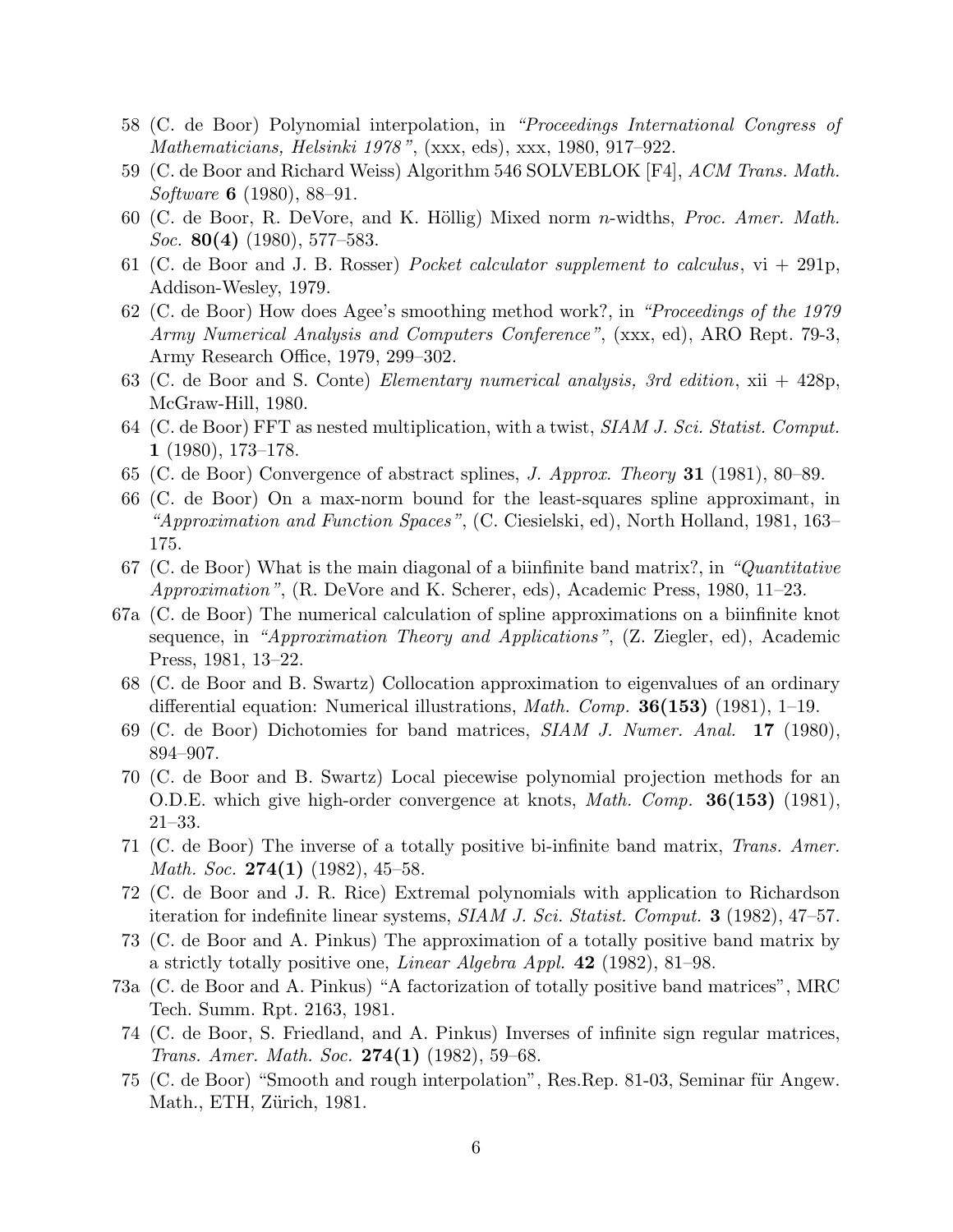- 76 (C. de Boor and R. DeVore) Approximation by smooth multivariate splines, Trans. Amer. Math. Soc. **276** (1983), 775–788.
- 76a (C. de Boor, R. DeVore, and K. Höllig) Approximation order from smooth bivariate pp functions, in "Approximation Theory IV ", (C. Chui, L. Schumaker, and J. Ward, eds), Academic Press, 1983, 353–357.
- 77 (C. de Boor and K. Höllig) Recurrence relations for multivariate B-splines, *Proc.* Amer. Math. Soc. 85(3) (1982), 397–400.
- 78 (C. de Boor and K. Höllig) B-splines from parallelepipeds, *J. Analyse Math.* 42  $(1982/83), 99-115.$
- 79 (C. de Boor, Rong-Qing Jia, and A. Pinkus) Structure of invertible (bi)infinite totally positive matrices, Linear Algebra Appl. 47 (1982), 41–55.
- 80 (C. de Boor, F. de Hoog, and H. B. de Keller) Stability of one-step schemes for first-order two-point boundary value problems, SIAM J. Numer. Anal. 20 (1983), 1139–1146.
- 81 (C. de Boor) Topics in multivariate approximation theory, in "Topics in Numerical Analysis", (P. Turner, ed), Lecture Notes 965, Springer, 1982, 39–78.
- 82 (C. de Boor and K. Höllig) Approximation order from bivariate  $C^1$ -cubics: a counterexample, Proc. Amer. Math. Soc. 87 (1983), 649-655.
- 83 (C. de Boor and K. Höllig) Bivariate box splines and smooth pp functions on a three direction mesh, *J. Comput. Appl. Math.* **9** (1983),  $13-28$ .
- 84 (C. de Boor and F. de Hoog) Stability of finite difference schemes for two-point boundary value problems, SIAM J. Numer. Anal. 23 (1986), 925–935.
- 85 (C. de Boor, K. Höllig, and S. Riemenschneider) Bivariate cardinal interpolation by splines on a three-direction mesh, *Illinois J. Math.* **29(4)** (1985), 533–566.
- 85a (C. de Boor, K. Höllig, and S. Riemenschneider) Bivariate cardinal interpolation, in "Approximation Theory IV",  $(C. Chui, L. Schumaker, and J. Ward, eds), Academic$ Press, 1983, 359–363.
- 86 (C. de Boor) A naive proof of the representation theorem for isotropic, linear asymmetric stress strain relations, J. of Elasticity  $15$  (1985), 225–227.
- 87 (C. de Boor and R. DeVore) A geometric proof of total positivity for spline interpolation, *Math. Comp.*  $45(172)$  (1985), 497-504.
- 88 (C. de Boor and R. DeVore) Partitions of unity and approximation, Proc. Amer. Math. *Soc.* **93(4)** (1985), 705–709.
- 89 (C. de Boor and E. Saff) Finite sequences of orthogonal polynomials connected by a Jacobi matrix, Linear Algebra Appl. 75 (1986), 43–55.
- 90 (C. de Boor, K. Höllig, and S. Riemenschneider) Convergence of bivariate cardinal interpolation, Constr. Approx. 1 (1985), 183–193.
- 91 (C. de Boor and Rong-Qing Jia) Controlled approximation and a characterization of the local approximation order, *Proc. Amer. Math. Soc.* **95** (1985), 547–553.
- 92 (C. de Boor, K. Höllig, and S. Riemenschneider) Some qualitative properties of bivariate Euler-Frobenius polynomials, J. Approx. Theory 50 (1987), 8–17.
- 93 (C. de Boor and K. Höllig) Minimal support for bivariate splines, Approx. Theory Appl. 3 (1987), 11–23.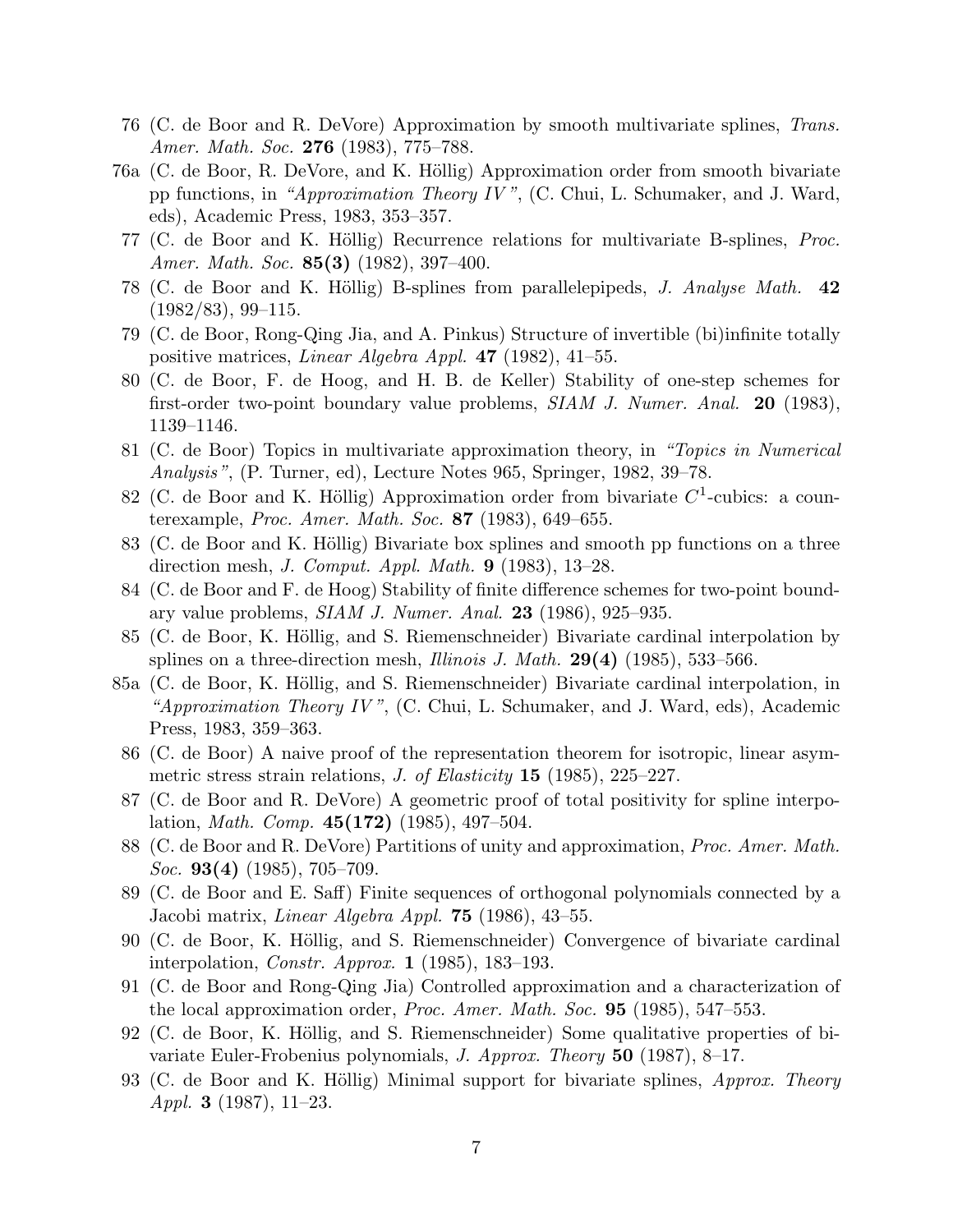- 94 (C. de Boor and K. Höllig) Approximation power of smooth bivariate pp functions, Math. Z. 197 (1988), 343–363.
- 95 (C. de Boor) B–form basics, in "Geometric Modeling: Algorithms and New Trends", (G. E. Farin, ed), SIAM Publications, 1987, 131–148.
- 96 (C. de Boor and H.-O. Kreiss) On the condition of linear systems associated with discretized BVPs of ODEs, SIAM J. Numer. Anal. 23 (1986), 936–939.
- 97 (C. de Boor, K. Höllig, and S. Riemenschneider) Convergence of cardinal series, *Proc.* Amer. Math. Soc. **98(3)** (1986), 457-460.
- 97a (C. de Boor, K. Höllig, and S. D. Riemenschneider) On bivariate cardinal interpolation, in "Constructive Function Theory", (B. Penkov and D. Vacov, eds), Bulgarian Academy of Sciences, 1972, 254–259.
- 97b (C. de Boor, K. Höllig, and S. Riemenschneider) The limits of multivariate cardinal splines, in "*Multivariate Approximation Theory III, ISNM*  $75$ *",* (W. Schempp and K. Zeller, eds), Birkhäuser, 1985, 47–50.
- 98 (C. de Boor and K. Höllig) B-splines without divided differences, in "Geometric Modeling: Algorithms and New Trends", (G. E. Farin, ed), SIAM Publications, 1987, 21–27.
- 99 (C. de Boor) The polynomials in the linear span of integer translates of a compactly supported function, *Constr. Approx.* **3** (1987), 199–208.
- 100 (C. de Boor) Multivariate approximation, in "State of the Art in Numerical Analysis", (A. Iserles and M. Powell, eds), Institute Mathematics Applications, 1987, 87–109.
- 101 (C. de Boor) Cutting corners always works, Comput. Aided Geom. Design 4 (1987), 125–131.
- 102 (C. de Boor, K. Höllig, and M. Sabin) High accuracy geometric Hermite interpolation, Comput. Aided Geom. Design 4 (1987), 269–278.
- 103 (C. de Boor) The condition of the B-spline basis for polynomials, SIAM J. Numer. Anal. 25 (1988), 148–152.
- 104 (C. de Boor, K. Höllig, and S. Riemenschneider) Fundamental solutions for multivariate difference equations, Amer. J. Math.  $111$  (1989), 403-415.
- 105 (C. de Boor) The exact condition of the B-spline basis may be hard to determine, J. Approx. Theory 60 (1990), 344–359.
- 106 (C. de Boor) What is a multivariate spline?, in "Proc. First Intern. Conf. Industr. Applied Math., Paris 1987 ", (J. McKenna and R. Temam, eds), SIAM, 1988, 90–101.
- 107 (C. de Boor) B(asic)-spline basics, in "Fundamental Developments of Computer-Aided Geometric Modeling", (Les Piegl, ed), Academic Press, 1993, 27–49.
- 108 (C. de Boor and K. Höllig) Box-spline tilings, Amer. Math. Monthly 98 (1991), 793– 802.
- 109 (C. de Boor and A. Ron) On multivariate polynomial interpolation, Constr. Approx. 6 (1990), 287–302.
- 109a (C. de Boor and A. Ron) The limit at the origin of a smooth function space, in "Approximation Theory VI",  $(C. Chui, L. Schumaker, and J. Ward, eds)$ , Academic Press, 1989, 93–96.
- 110 (C. de Boor) A local basis for certain smooth bivariate pp spaces, in "Multivariate Approximation Theory IV, ISNM 90", (C. Chui, W. Schempp, and K. Zeller, eds),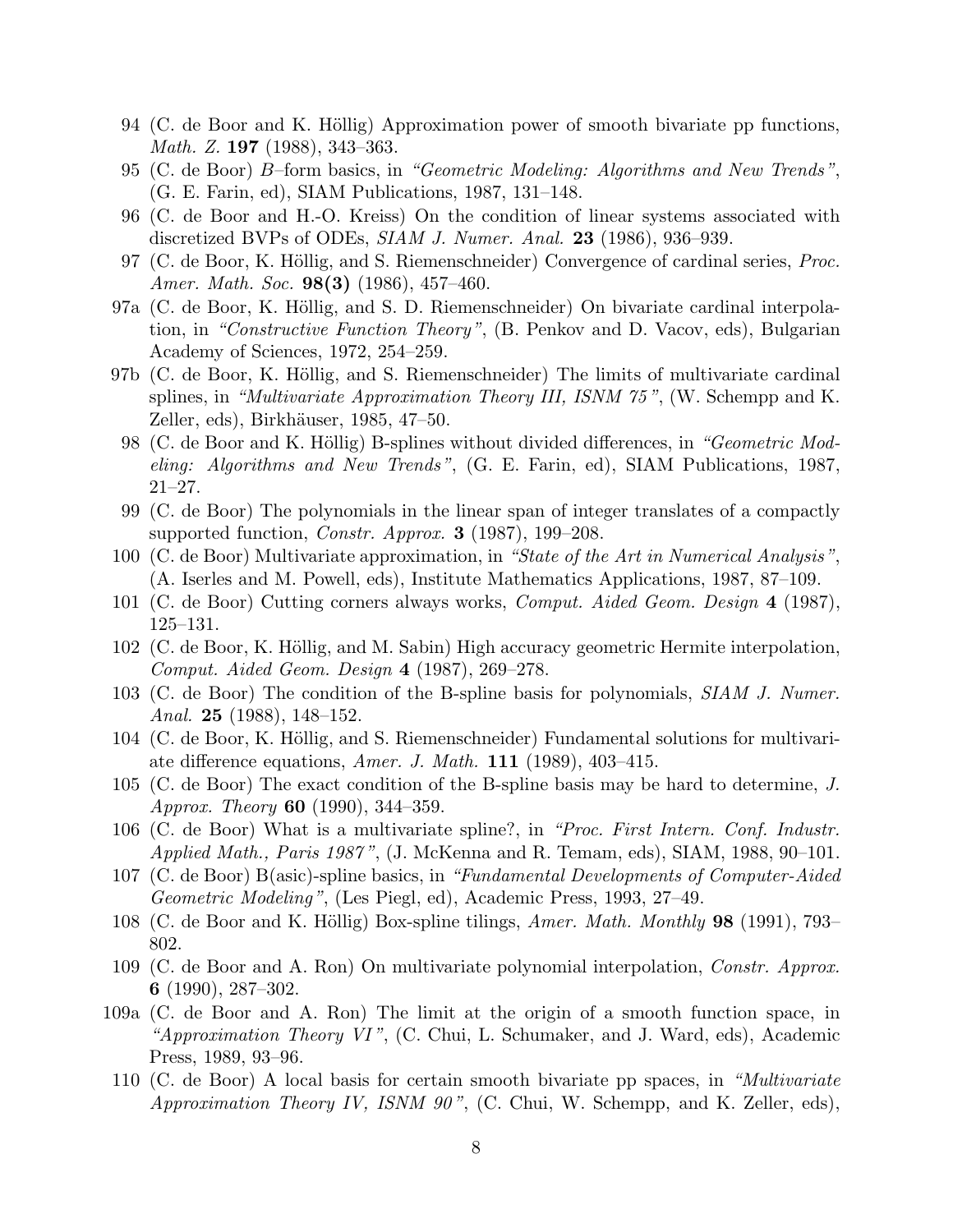Birkhäuser Verlag, 1989, 25–30.

- 111 (C. de Boor) Local corner cutting and the smoothness of the limiting curve, Comput. Aided Geom. Design 7 (1990), 389–397.
- 112 (C. de Boor and A. Ron) On polynomial ideals of finite codimension with applications to box spline theory, J. Math. Anal. Appl.  $158$  (1991), 168–193.
- 113 (C. de Boor, N. Dyn, and A. Ron) On two polynomial spaces associated with a box spline, *Pacific J. Math.* **147** (1991), 249–267.
- 114 (C. de Boor and A. Ron) Polynomial ideals and multivariate splines, in "Multivariate Approximation Theory IV, ISNM 90", (C. Chui, W. Schempp, and K. Zeller, eds), Birkhäuser Verlag, 1989, 31–40.
- 115 (C. de Boor) Spline Toolbox (for use with MATLAB), The MathWorks, Inc., 1990.
- 116 (C. de Boor) Quasiinterpolants and approximation power of multivariate splines, in "Computation of Curves and Surfaces", (W. Dahmen, M. Gasca, and C. Micchelli, eds), Kluwer, 1990, 313–345.
- 117 (C. de Boor and A. Ron) The exponentials in the span of the multiinteger translates of a compactly supported function: quasiinterpolation and approximation order, J. London Math. Soc.  $(2)$  45 (1992), 519–535.
- 118 (C. de Boor) An empty exercise,  $ACM$  SIGNUM Newsletter  $25(4)$  (1990), 2–6.
- 119 (C. de Boor) Polynomial interpolation in several variables, in "Studies in Computer Science (in Honor of Samuel D. Conte)", (R. DeMillo and J. R. Rice, eds), Plenum Press, 1994, 87–119.
- 120 (C. de Boor) An alternative approach to (the teaching of) rank, basis and dimension, Linear Algebra Appl. 146 (1991), 221–229.
- 121 (C. de Boor and A. Ron) Computational aspects of polynomial interpolation in several variables, Math. Comp. 58 (1992), 705–727.
- 122 (C. de Boor and A. Ron) The least solution for the polynomial interpolation problem, Math. Z. 210 (1992), 347–378.
- 123 (C. de Boor) Splinefunktionen, 184p, Birkhäuser, 1990.
- 124 (C. de Boor and Rong-Qing Jia) A sharp upper bound on the approximation order of smooth bivariate pp functions, *J. Approx. Theory*  $72(1)$  (1993), 24–33.
- 125 (C. de Boor and A. Ron) Fourier analysis of the approximation power of principal shift-invariant spaces, *Constr. Approx.* **8** (1992), 427-462.
- 126 (C. de Boor, R. DeVore, and A. Ron) Approximation from shift-invariant subspaces of  $L_2(\mathbb{R}^d)$ , Trans. Amer. Math. Soc. 341 (1994), 787–806.
- 127 (C. de Boor) On the error in multivariate polynomial interpolation, Applied Numerical *Mathematics* **10(3-4)** (1992), 297-305.
- 128 (C. de Boor, R. DeVore, and A. Ron) The structure of finitely generated shift-invariant spaces in  $L_2(\mathbb{R}^d)$ , J. Funct. Anal. 119(1) (1994), 37–78.
- 129 (C. de Boor, R. DeVore, and A. Ron) On the construction of multivariate (pre) wavelets, *Constr. Approx.* **9** (1993), 123-166.
- 130 (C. de Boor, K. Höllig, and S. D. Riemenschneider)  $Box Splines$ , xvii + 200p, Springer-Verlag, 1993.
- 131 (C. de Boor) Approximation order without quasi-interpolants, in "Approximation Theory VII ", (E. W. Cheney, C. Chui, and L. Schumaker, eds), Academic Press, 1992,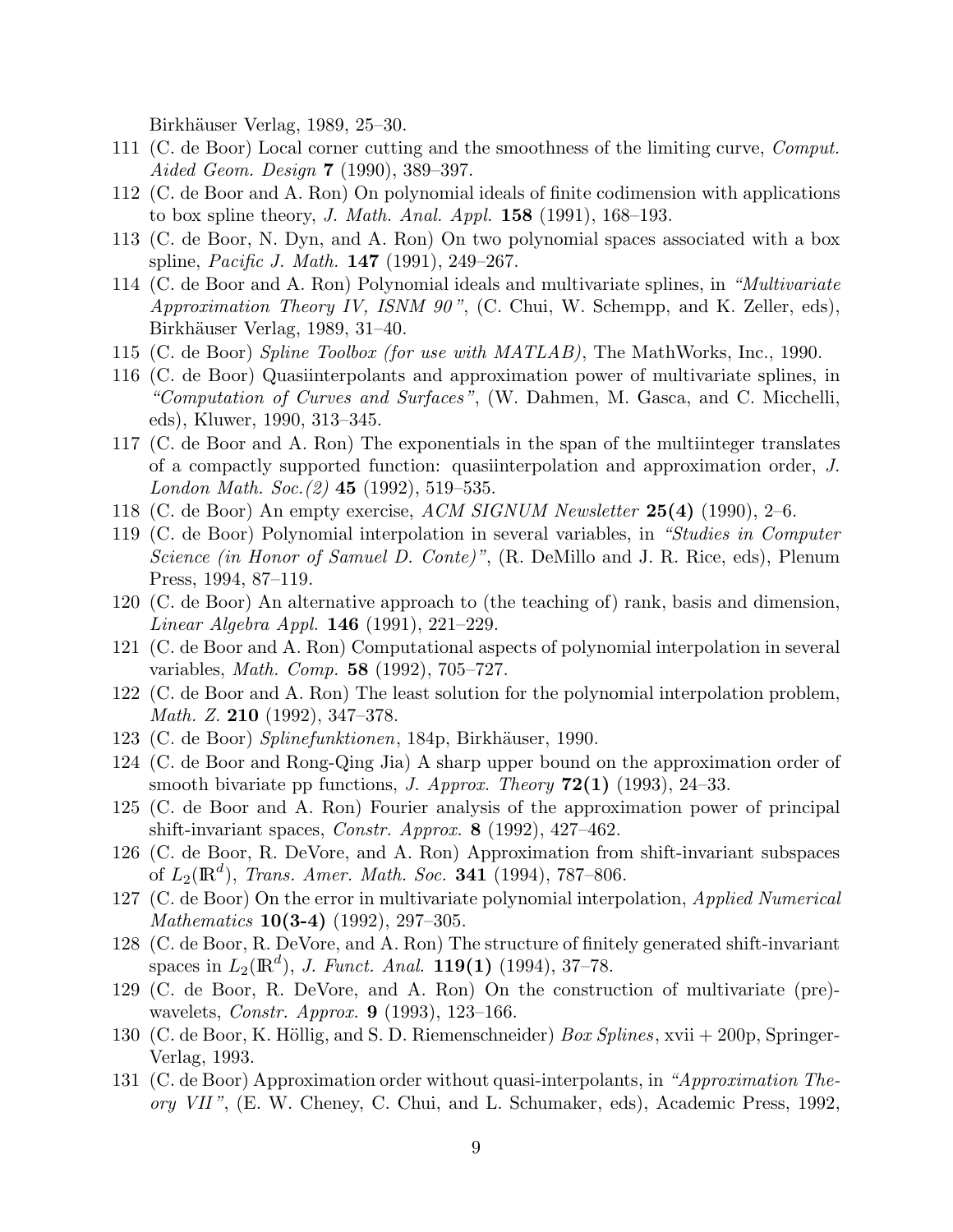1–18.

- 132 (C. de Boor, A. Ron, and Zuowei Shen) On ascertaining inductively the dimension of the joint kernel of certain commuting linear operators, Advances in Appl. Math. 17 (1996), 209–250.
- 133 (C. de Boor) Multivariate piecewise polynomials, Acta Numerica (1993), 65–109.
- 134 (C. de Boor) On the evaluation of box splines, Numer. Algorithms 5 (1993), 5–23.
- 135 (C. de Boor, N. Dyn, and A. Ron) Polynomial interpolation to data on flats in  $\mathbb{R}^d$ , J. Approx. Theory 105(2) (2000), 313–343.
- 136 (C. de Boor) Gauss elimination by segments and multivariate polynomial interpolation, in "Approximation and Computation: Festschrift in Honor of Walter Gautschi ", (R. V. M. Zahar, ed), ISNM 119, Birkhäuser Verlag, 1994, 1–22.
- 137 (C. de Boor) A multivariate divided difference, in "Approximation Theory VIII, Vol. 1: Approximation and Interpolation", (Charles K. Chui and Larry L. Schumaker, eds), World Scientific Publishing Co., Inc., 1995, 87–96.
- 138 (C. de Boor) On the Sauer-Xu formula for the error in multivariate polynomial interpolation, Math. Comp. 65 (1996), 1231–1234.
- 139 (C. de Boor, A. Ron, and Zuowei Shen) On ascertaining inductively the dimension of the joint kernel of certain commuting linear operators. II,  $Advances$  in Math. **123(2)** (1996), 223–242.
- 140 (C. de Boor) On the Meir/Sharma/Hall/Meyer analysis of the spline interpolation error, in "Approximation Theory and Optimization", (M. D. Buhmann and A. Iserles, eds), Cambridge University Press, 1997, 47–58.
- 140a (C. de Boor) "Convergence of cubic spline interpolation with the not-a-knot condition", MRC TSR #2876, 1985.
- 141 (C. de Boor) The multiplicity of a spline zero, Annals of Numerical Mathematics 4 (1997), 229–238.
- 142 (C. de Boor, R. DeVore, and A. Ron) Approximation orders of FSI spaces in  $L_2(\mathbb{R}^d)$ , Constr. Approx. 14 (1998), 631–652.
- 143 (C. de Boor) "Error and Newton form in multivariate polynomial interpolation", ms, 1995.
- 144 (C. de Boor) The error in polynomial tensor-product, and in Chung-Yao, interpolation, in "Surface Fitting and Multiresolution Methods", (A. LeMéhauté, C. Rabut, and L. L. Schumaker, eds), Vanderbilt University Press, 1997, 35–50.
- 145 (C. de Boor) Calculation of the smoothing spline with weighted roughness measure, Math. Models Methods Appl. Sci.  $11(1)$  (2001), 33-41.
- 146 (C. de Boor) Computational aspects of multivariate polynomial interpolation: Indexing the coefficients, Advances in Comp. Math. 12 (2000), 289–301.
- 147 (C. de Boor) On Ptak's derivation of the Jordan normal form, Linear Algebra Appl. **310** (2000), 9–10.
- 148 (C. de Boor) A Practical Guide to Splines, Revised Edition, xviii + 346p, Springer-Verlag, 2001.
- 149 (C. de Boor) What is the inverse of a basis?, BIT 41(5) (2001), 880–890.
- 150 (C. de Boor) A Leibniz formula for multivariate divided differences, SIAM J. Numer. Anal.  $41(3)$  (2003), 856–868.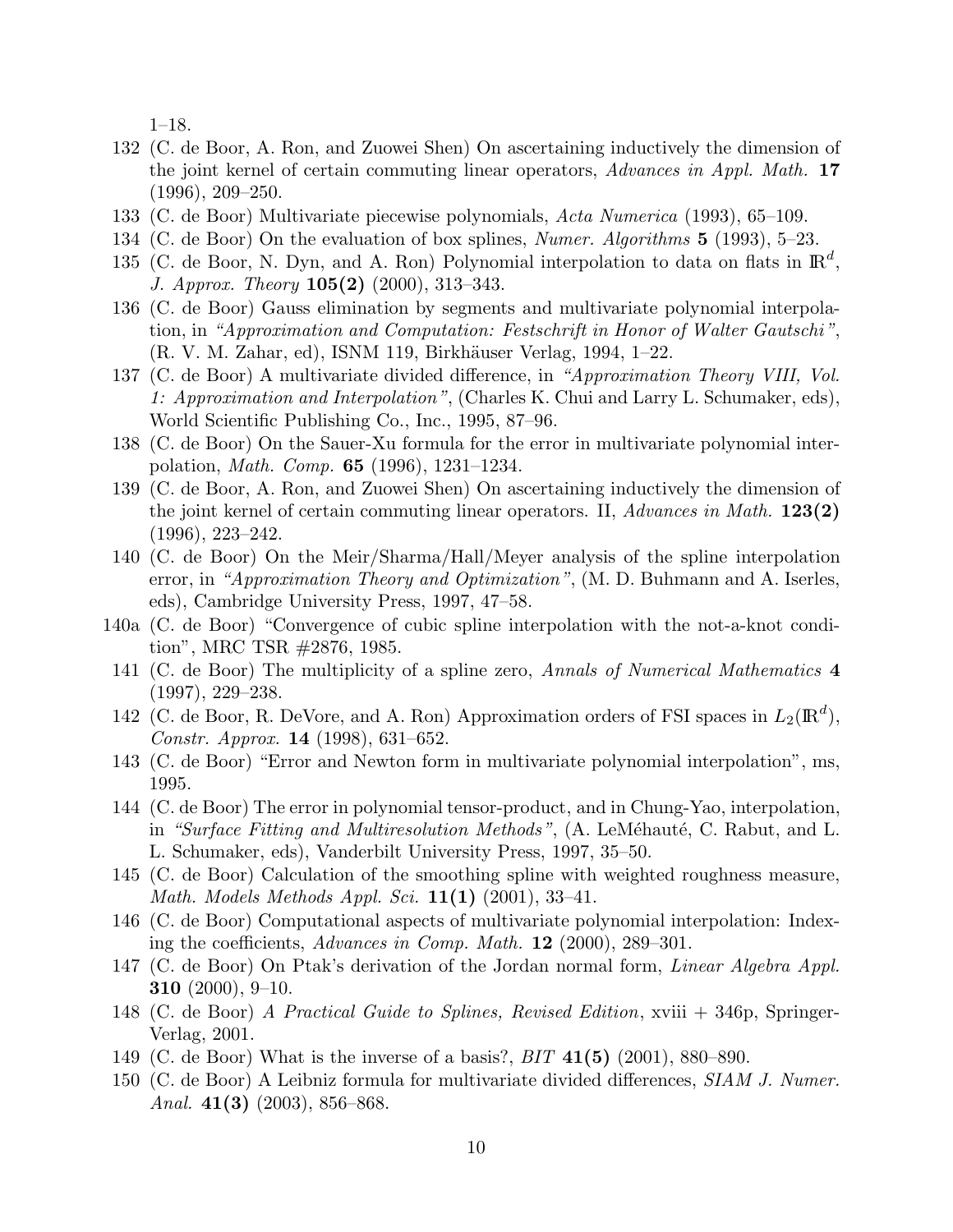- 151 (C. de Boor) A divided difference expansion of a divided difference, J. Approx. Theory **122(1)** (2003), 10–12. *Publisher's Erratum:* J. Approx. Theory, **124**, 2003, 137.
- 152 (C. de Boor and A. Pinkus) The B-spline recurrence relations of Chakalov and of Popoviciu, *J. Approx. Theory*  $124(1)$  (2003), 115–123.
- 153 (C. de Boor) An asymptotic expansion for the error in a linear map that reproduces polynomials of a certain order, *J. Approx. Theory* **134** (2005), 171–174.
- 154 (C. de Boor) On interpolation by radial polynomials, Advances in Comp. Math. 24 (2006), 143–153.
- 155 (C. de Boor) Interpolation from spaces spanned by monomials, Advances in Comp. *Math.* **26(1-3)** (2007), 63–70.
- 156 (C. de Boor) An efficient definition of the divided difference, in "Approximation Theory: A Volume Dedicated to Borislav Bojanov ", (D. K. Dimitrov, G. Nikolov, and R. Uluchev, eds), Marin Drinov Academic Publ. House, 2004, 58–63.
- 157 (C. de Boor) Ideal interpolation, in "Approximation Theory XI: Gatlinburg 2004 ", (C. K. Chui, M. Neamtu, and L. L. Schumaker, eds), Nashboro Press, 2005, 59–91.
- 158 (C. de Boor) Divided differences, Surveys in Approx. Theory 1 (2005), 49–63.
- 159 (C. de Boor) Ideal interpolation: Mourrain's condition vs D-invariance, in "Banach Center Publications Vol. 72: Approximation and Probability", (Tadeusz Figiel and Anna Kamont, eds), IMPAN, 2006, 49–55.
- 160 (C. de Boor and A. Ron) Box splines revisited: convergence and acceleration methods for the subdivision and the cascade algorithms, J. Approx. Theory 150(1) (2008), 1–23.
- 161 (C. de Boor) What are the limits of Lagrange projectors?, in "Constructive Theory of Functions, Varna 2005 ", (B. D. Bojanov, ed), Marin Drinov Acad. Publ. House, 2006, 51–63.
- 162 (C. de Boor) Multivariate polynomial interpolation: conjectures concerning GC-sets, Numer. Algorithms 45 (2007), 113–125.
- 163 (C. de Boor and B. Shekhtman) On the pointwise limits of bivariate Lagrange projectors, *Linear Algebra Appl.*  $429(1)$  (2008), 311–325.
- 164 (C. de Boor) Multivariate polynomial interpolation: Aitken-Neville sets and generalized principal lattices, *J. Approx. Theory* **161(1)** (2009), 411–420.
- 165 (C. de Boor and Tomas Sauer) "Multivariate polynomial interpolation", Surveys in Approx. Theory, xx.201x; xxx–xxx;
- 166 (D. Stahl and C. de Boor) On Radon's recipe for choosing correct sites for multivariate polynomial interpolation, *J. Approx. Theory* **163(12)** (2011), 1854–1858.
- 167 (Carl de Boor) On the (bi)infinite case of Shadrin's theorem concerning the  $L_{\infty}$ boundedness of the  $L_2$ -spline projector, Trudy Instituta Matematiki i Mekhaniki UrO  $RAN$  17(3) (2011), 25–29.
- 168 (Carl de Boor) A comment on Ewald Quak's "About B-splines", J. Numer. Anal. Approx. Theory  $45(1)$  (2016), 84–86.

#### Editorial work

Editorial boards: J. Approximation Theory (1975–82, 90–), SIAM J. Numer. Anal. (1975– 81), Math. Comp. (1977–82), Constructive Approximation (1984–), Approximation Theory Appl. (1984–), SIAM J. Math. Anal. (1988–99), Numer. Math. (1991–2010), Acta Numerica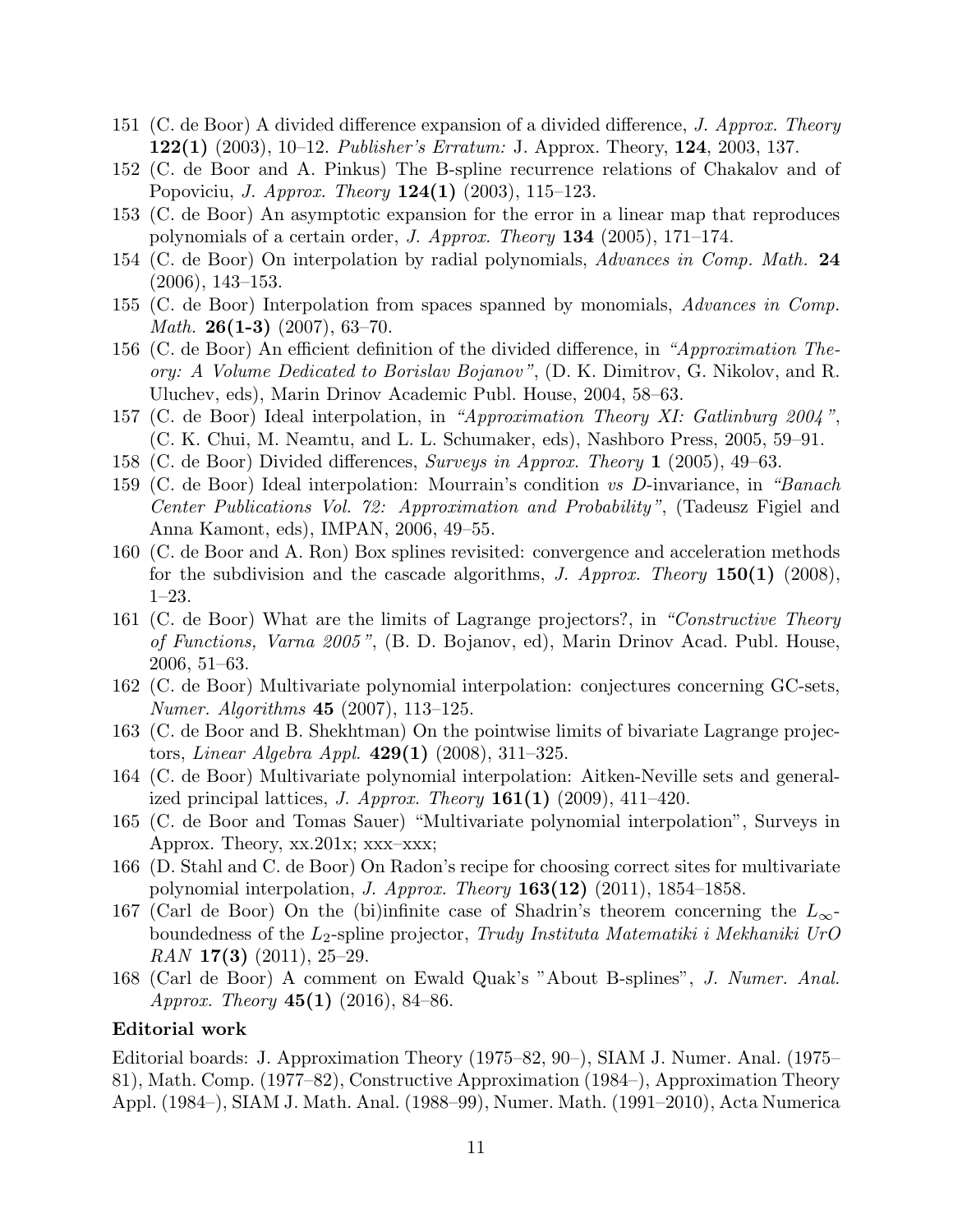(1991–2008), AT-NET (Approximation Theory Network) (1992–1996), Proc. NAS (2003– 2004), HAT (History of Approximation Theory) (2002–), SAT (Surveys in Approximation Theory) (2005–).

editor, Mathematical Aspects of Finite Elements in Partial Differential Equations, Academic Press, 1974.

co-editor (with G. H. Golub), Recent Advances in Numerical Analysis, Academic Press, 1978.

program coordinator and speaker at the Research Initiation Workshop, Atlanta University Center, Aug. 17–19, 1980.

organizer of short course "Survey of Approximation Theory", Jan. 5–6, 1986, for the annual meeting of the Amer. Math. Soc. at New Orleans.

editor, Approximation Theory, Vol.36, Proceedings of Symposia in Applied Mathematics, Amer. Math. Soc., Providence RI, 1986.

http://books.google.ca/books?id=jceNPtrJN8kC&dq=%22Carl+de+Boor%22 &printsec=frontcover&source=bl&ots=H1gnI6FTEK&sig=

9DklhKVGVC9swepY5sgLBKupL4w&hl=en&ei=68X0SpLLFpCMMdGl4egF&sa=X&oi= book result&ct=result&resnum=4&ved=0CBYQ6AEwAw#v=onepage&q=&f=false

organizer of, and one of four speakers at, day course "Extension of B-spline curve algorithms to surfaces", Aug. 19, 1986, for SIGGRAPH'86 in Dallas TX, Aug.18–22.

editor, I.J. Schoenberg, Selected Papers, two volumes, Birkhäuser, Boston, 1988. http://books.google.ca/books?id=8x 5gafHZbQC&dq=%22Carl+de+Boor%22 &printsec=frontcover&source=bl&ots=58EpW37 eb&sig=

nE9b72fCQHB3xcMRfeKRjd9YC g&hl=en&ei=68X0SpLLFpCMMdGl4egF&sa=X

&oi=book result&ct=result&resnum=7&ved=0CB0Q6AEwBg#v=onepage&q=&f=false

article Cardinal Splines in I.J. Schoenberg, Selected Papers, Vol.2, Birkhäuser, 1988, 164– 166.

article The variational approach to splines in I.J. Schoenberg, Selected Papers, Vol.2, Birkhäuser, 1988, 428–430.

Organizer (with R.A. DeVore) of meeting 'Konstruktive Approximation' at Oberwolfach, West Germany, July 31-Aug.4, 1989

Organizer (with R.A. DeVore) of meeting 'Konstruktive Approximation' at Oberwolfach, Germany, 8-15 Aug, 1993

article Box Splines in Encyclopedia of Mathematics, Supplement I, R. Hoksbergen (ed), Kluwer, 1997, xxx–xxx.

Organizer (with R.E. Barnhill and J. Hoschek) of meeting 'Freiformkurven und Freiformflächen' at Oberwolfach, Germany, 7-13 June 1998

article Numerical Analysis in McGraw-Hill Encyclopedia of Science  $\mathcal C$  Technology, 5th ed., 1981, 376–380; 8th Edition, 1993, xxx–xxx; 9th Edition, 1999, xxx–xxx.

article Bernstein-Bézier form in Encyclopedia of Mathematics, Supplement III, Rob Hazewinkel (ed.), Kluwer, 2000, 68–69.